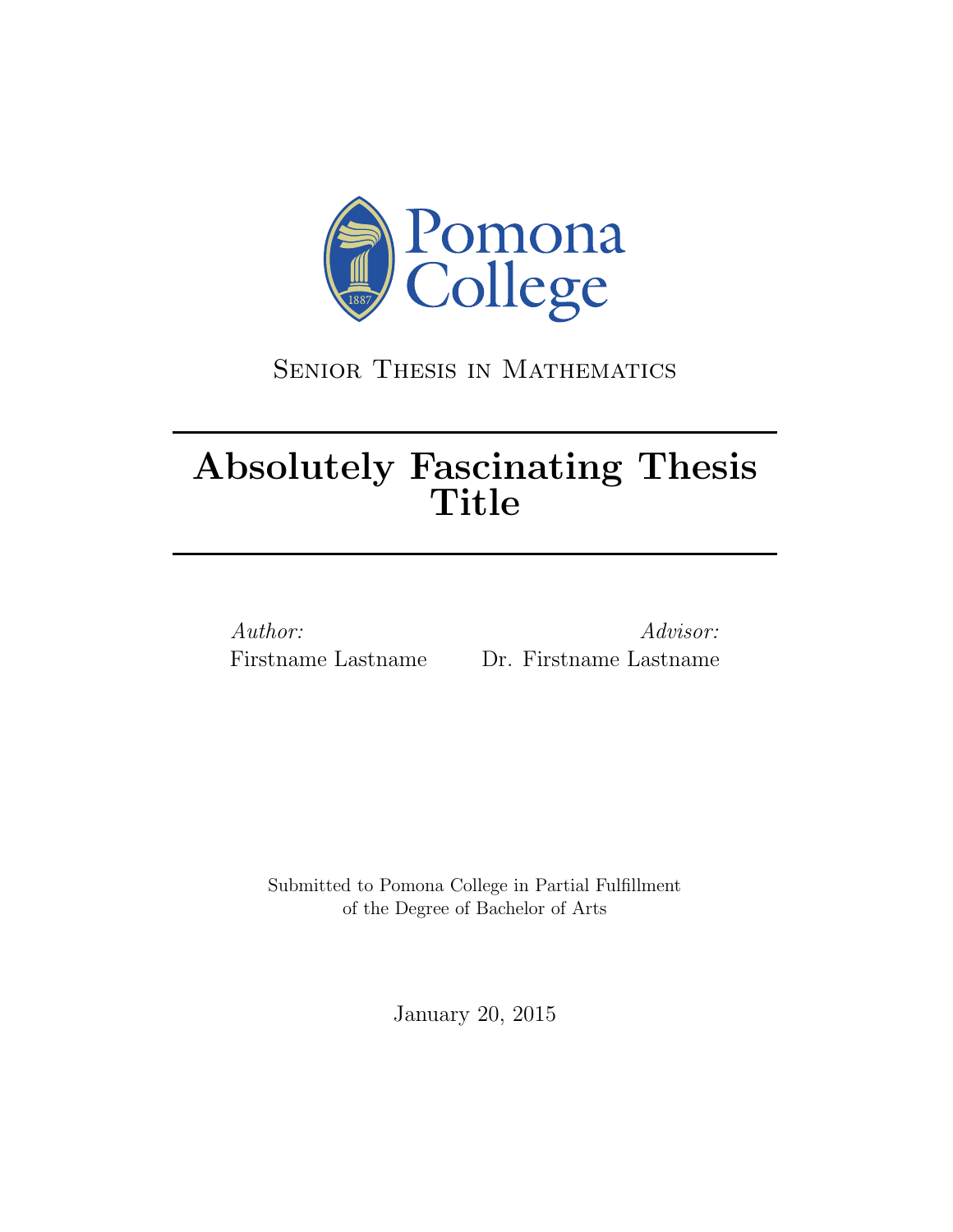#### Abstract

In this paper we don't really do much. However, there are a lot of real theorems that still need to be proved. That is what you will probably do in your thesis.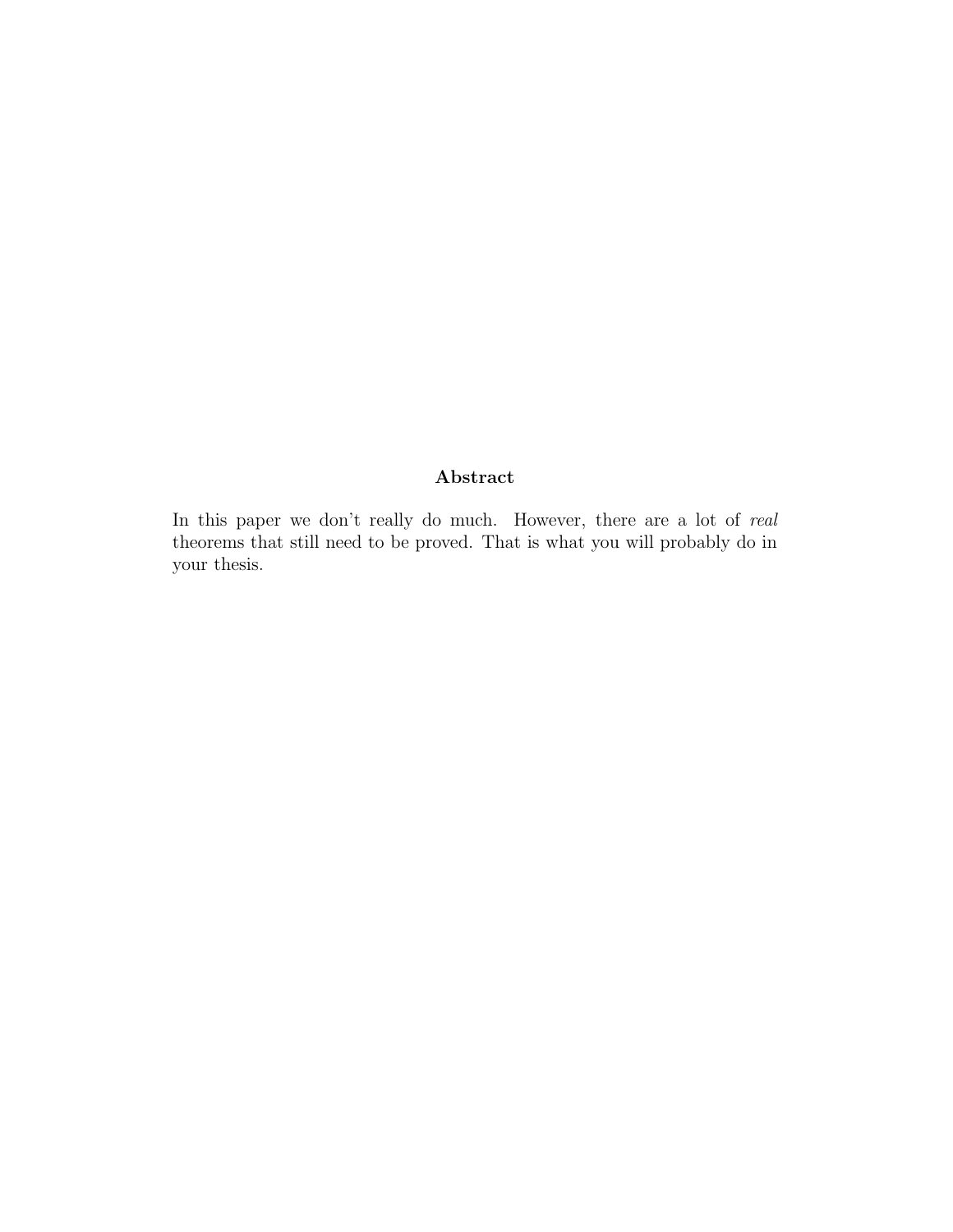## **Contents**

|  | 1 Boring Title for the First Chapter                                                       |   |
|--|--------------------------------------------------------------------------------------------|---|
|  | 1.1 A delightful new section $\dots \dots \dots \dots \dots \dots \dots \dots \dots \dots$ |   |
|  |                                                                                            |   |
|  | 2 Cooler Title for the Second Chapter                                                      | 3 |
|  |                                                                                            |   |
|  | 2.1.1 And sometimes you will need subsections 3                                            |   |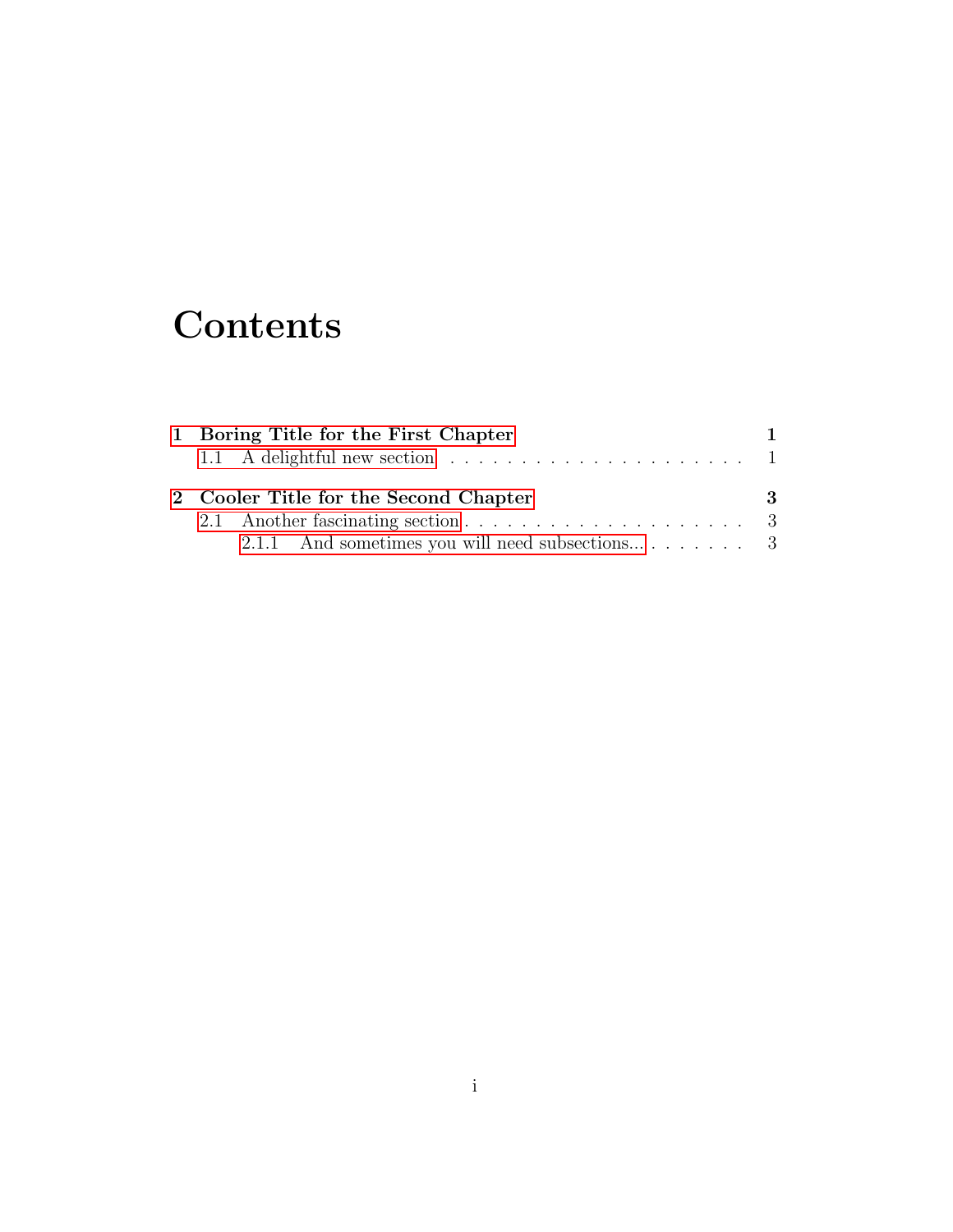### <span id="page-3-0"></span>Chapter 1

# Boring Title for the First Chapter

Let us do some math:

$$
\Delta(h) = h_{(1)} \otimes h_{(2)}
$$
  
 
$$
\Delta(h) = h_{(1)} \otimes h_{(2)}
$$
  
 
$$
\Delta(h) = h_{(1)} \otimes h_{(2)}
$$

Here is how you declare a theorem:

<span id="page-3-3"></span>**Theorem 1.1** A Big Fat Theorem. We assert that the following is true:

<span id="page-3-4"></span><span id="page-3-2"></span>
$$
x = 1, y = 1 \Rightarrow x + y = 2 \tag{1.1}
$$

Let us first consider:

**Lemma 1.2** A Small but Important Lemma. If  $x = a$ , and  $y = b$ , then  $x + y = a + b.$ 

We can then see that Lemma [1.2](#page-3-2) implies Theorem [1.1](#page-3-3) by letting  $a = 1$ and  $b = 1$  in Equation [\(1.1\)](#page-3-4). See how we refer to a previously labeled item in the text?

#### <span id="page-3-1"></span>1.1 A delightful new section

Some text for the section should go here. And let us look at footnotes.<sup>[1](#page-3-5)</sup>  $^{\rm 2}$  $^{\rm 2}$  $^{\rm 2}$ 

<span id="page-3-5"></span><sup>&</sup>lt;sup>1</sup>This is one way to use a footnote.

<span id="page-3-6"></span><sup>2</sup>Here is a second way to introduce a footnote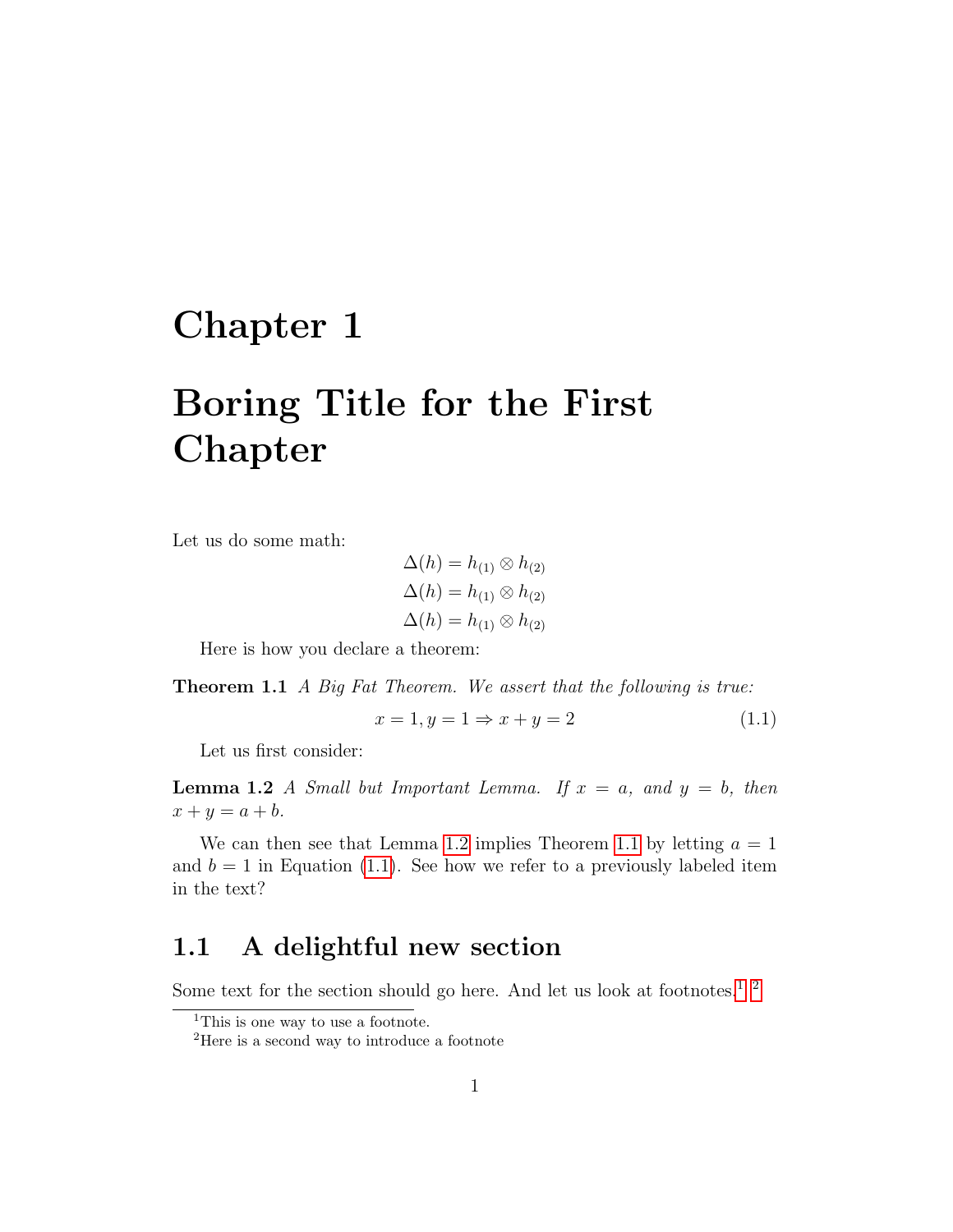#### Theorem 1.3  $hmmm$

Here is how you call the proof environment: Proof hmmmm

 $\blacksquare$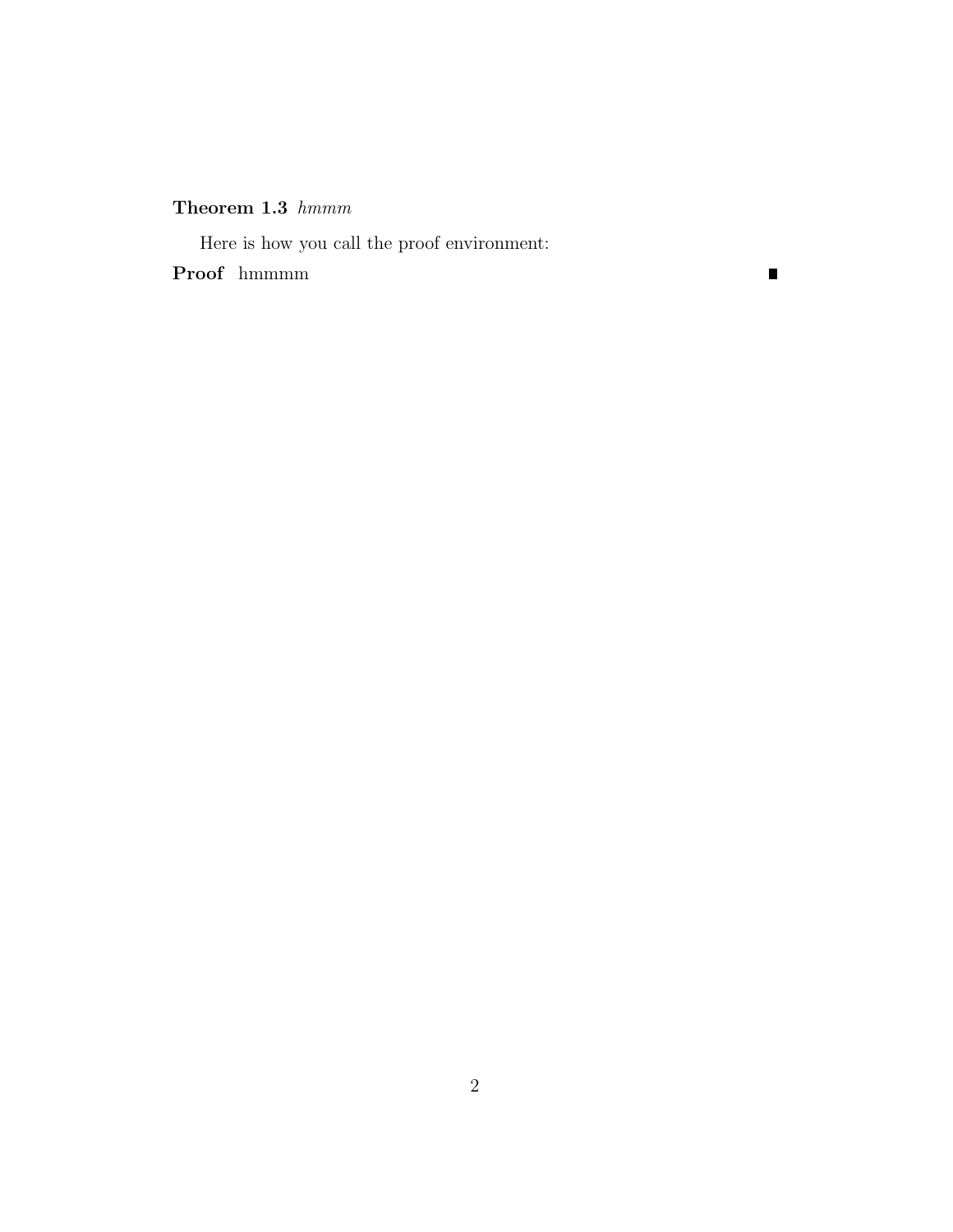### <span id="page-5-0"></span>Chapter 2

# Cooler Title for the Second Chapter

As we saw in Chapter [1,](#page-3-0) everything can be made to be complicated. (See, for example, Figure [2.1.](#page-6-0)) This is usually not a good idea unless you want to lose your audience.

Most importantly, **NEVER DIVIDE BY ZERO** unless, of course, you are wearing your protective divide-by-zero suit (See [\[1\]](#page-7-0) for the terrible consequences which might result. And this is how you cite multiple references: [\[1,](#page-7-0) [2,](#page-7-1) [3\]](#page-7-2). And if you wanted to, you could refer to specific pages: [\[4,](#page-7-3) pages 567–569]).

#### <span id="page-5-1"></span>2.1 Another fascinating section

Some text needs to go here.

#### <span id="page-5-2"></span>2.1.1 And sometimes you will need subsections...

More text goes here.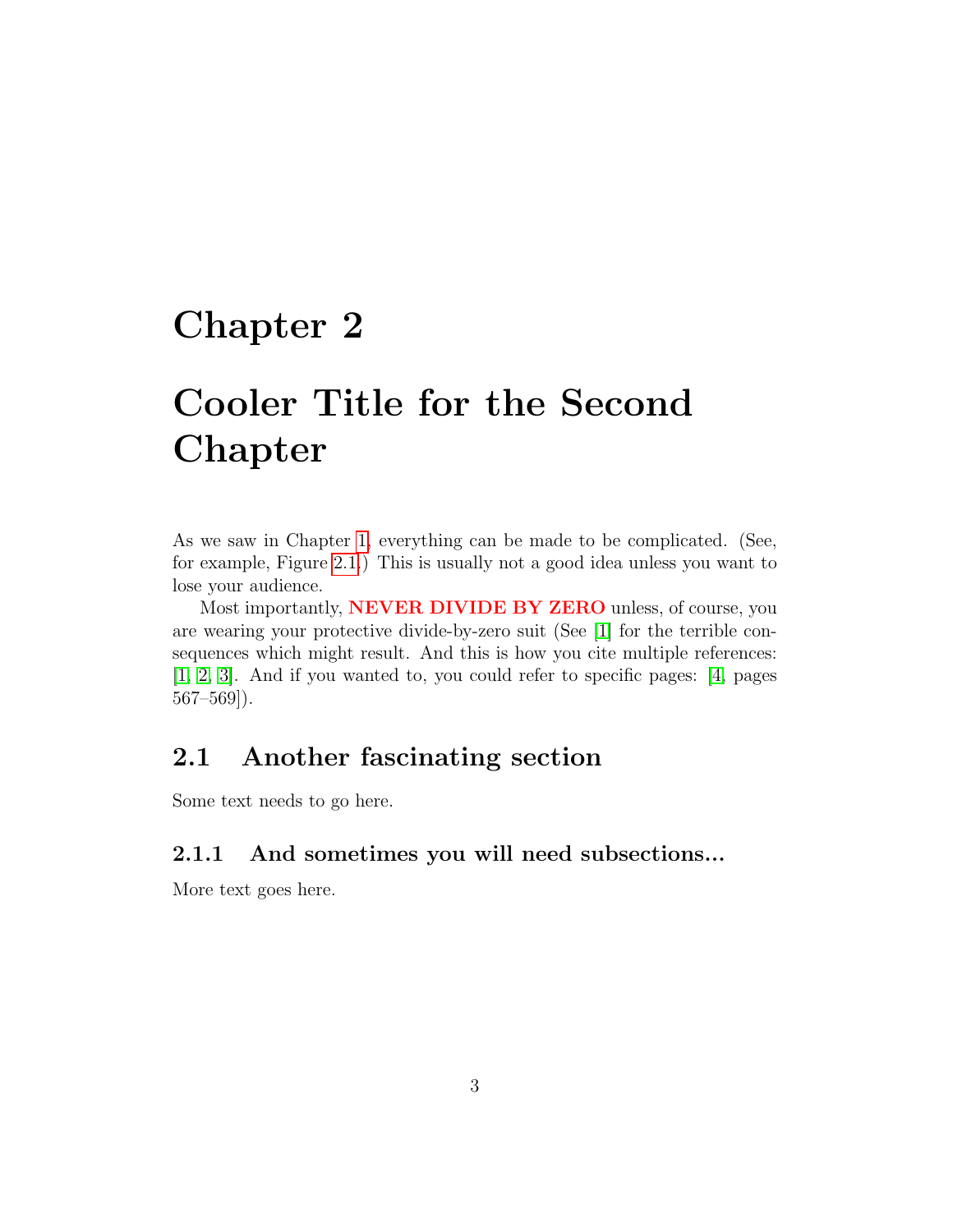

<span id="page-6-0"></span>Figure 2.1: Graphics can really snaz it up!